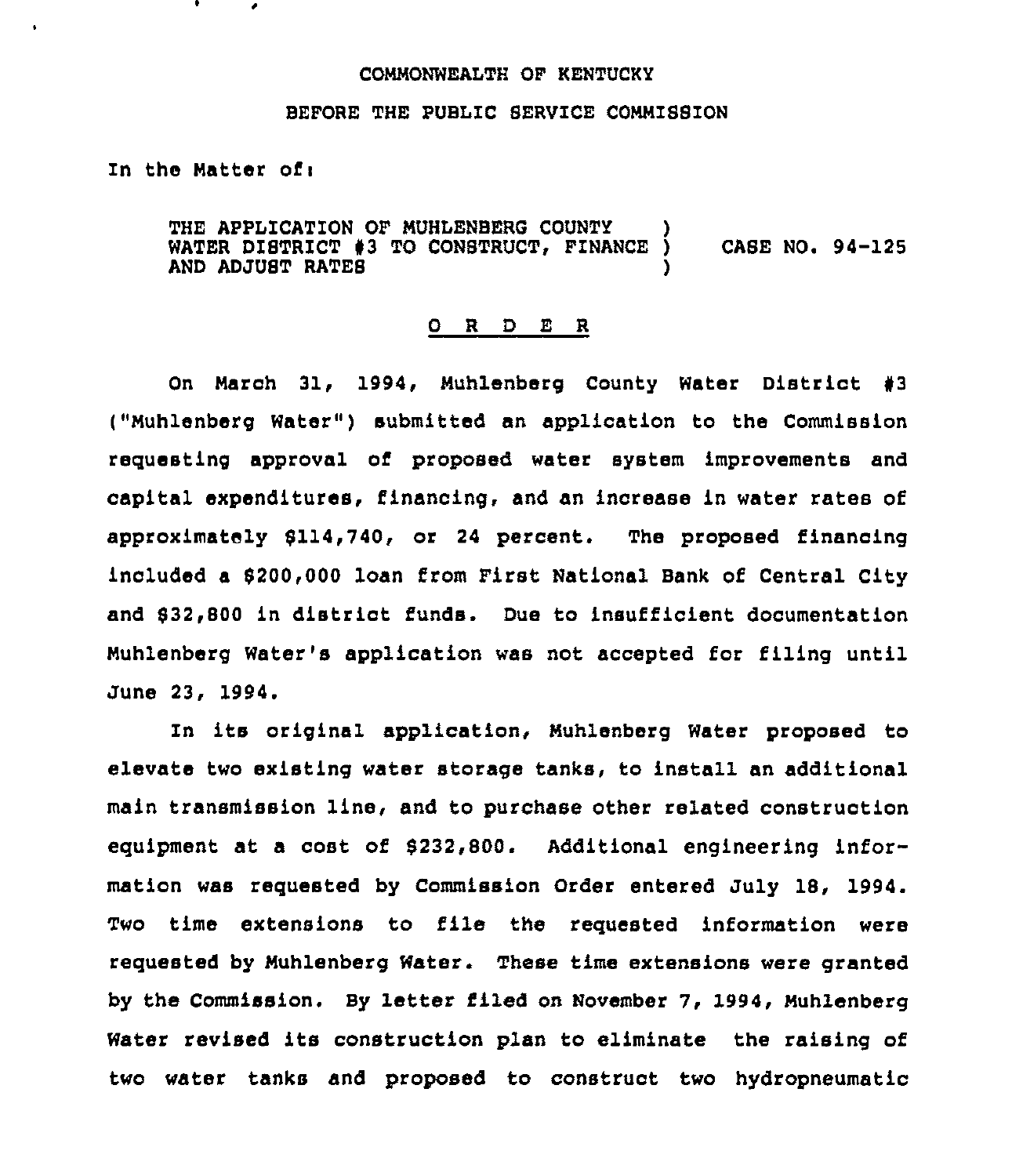booster pump stations, 10,400 linear feet ("L.F.") of 6- and 3-inch diameter pipelines, and related appurtenances. Also included was Nuhlenberg Water's response to the Commission's July 18, 1994 Order. Additional engineering information was submitted to the Commission on January 9, 1995, and March 13, 1995. The total cost of the revised construction and capital expenditures is  $$163,424.^1$ 

Plans and specifications for the proposed improvements prepared by Lyne <sup>a</sup> Associates, Inc. of Nashville, Tennessee ("Engineer"), have been approved by the Division of Water of the Natural Resources and Environmental Protection Cabinet,

Commission Staff conducted a limited financial review of Nuhlenberg water's operations for the test period, calendar year 1993. Based upon this review, Commission Staff issued a report on July 1, 1994 recommending an increase in annual operating revenues of 6105,539.

By Order dated July 1, 1994, the Commission advised Nuhlenberg Water that comments on the Staff Report or a request for a public hearing must be submitted no later than July 16, 1994 or this case would stand submitted to the Commission for decision. However, due to the delays by Muhlenberg Water outlined above, the engineering documentation was not complete until March 13, 1995. No comments on the Staff Report or request for a public hearing or informal conference were received by the Commission.

On February 21, 1995, Ray T. Harper, an intervenor in this proceeding, filed comments related to Nuhlenberg Water's filings of

 $-2-$ 

 $\mathbf{1}$ Filed January 23, 1995, Revised February 15, 1995.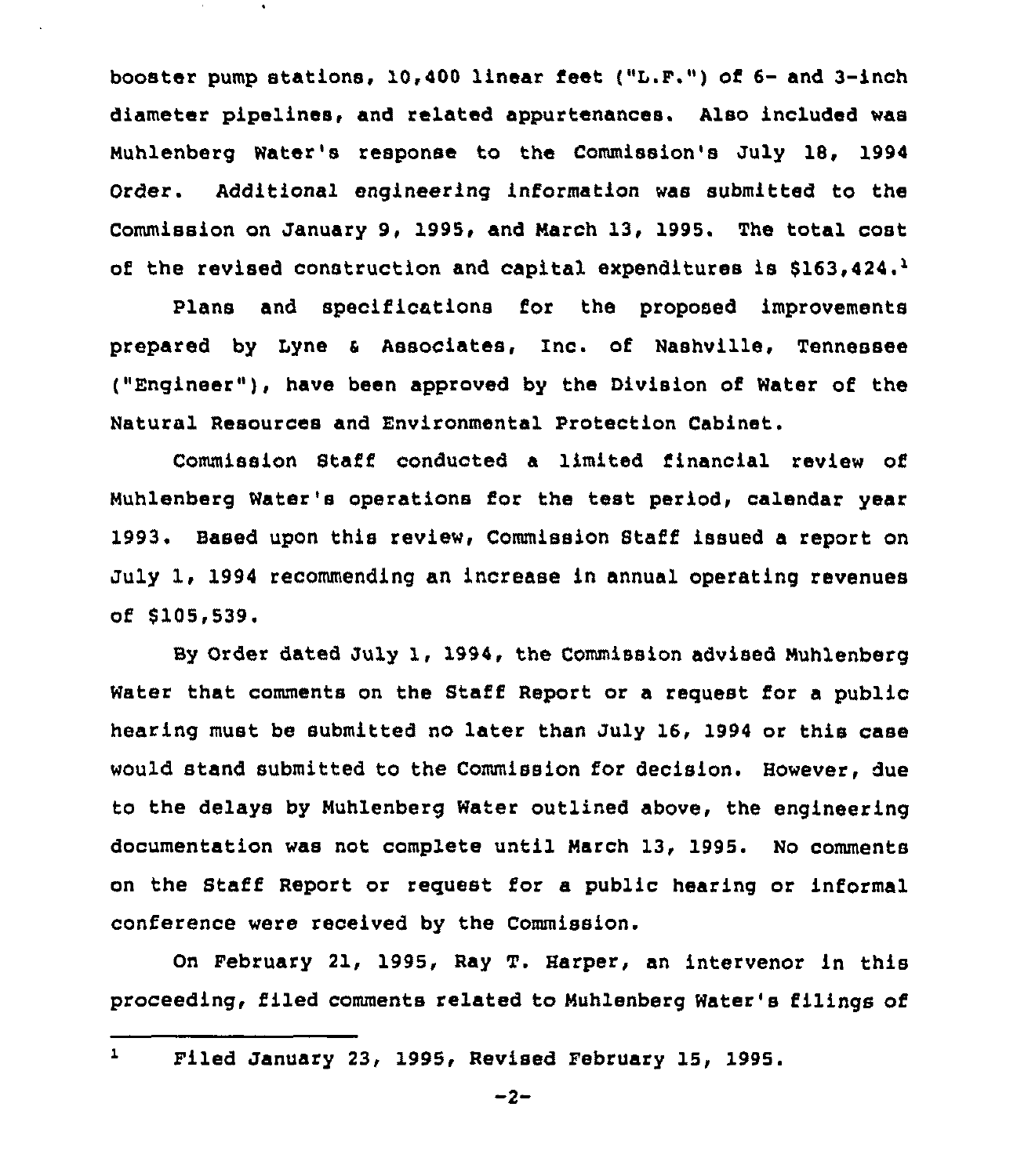January 23, 1995 and February 15, 1995. Mr. Harper proposed that the Commission disallow certain capital expense items reguested by Muhlenberg Water. These items include contract work performed by Muhlenberg County Trenching< the purchase of a new truck, the purchase of a used backhoe and trencher, and the purchase of a mower. It should be noted that these items were addressed in the Staff Report and that no comments were filed at that time.

The Commission is of the opinion that Muhlenberg Water has sufficiently justified these expenditures and that Mr. Harper has not provided any documentation or other evidence to sway that opinion. Accordingly <sup>&</sup>lt; the Commission has disallowed the adjustments proposed by Mr. Harper.

### Summarv of Operations

Based on the Staff Report issued in this case, Muhlenberg Water's adjusted test-year operations appear as follows:

|                                          | Staff Recommended<br>Test Year Adjusted |
|------------------------------------------|-----------------------------------------|
| Operating Revenues<br>Operating Expenses | 5488,499<br>482,725                     |
| Operating Income<br>Interest Income      | 5,774<br>S.<br>3,304                    |
| Income Available for Debt Service        | 9,078                                   |

## Operating Revenues

In the Staff Report issued in this case, it was reported that the billing analysis showed test-year operating revenues in the amount of 8477,864. Upon further review, the Commission finds that the test-year billing analysis generates 8478,083, a difference of 8219 from the amount shown in the Staff Report. Therefore, total

 $-3-$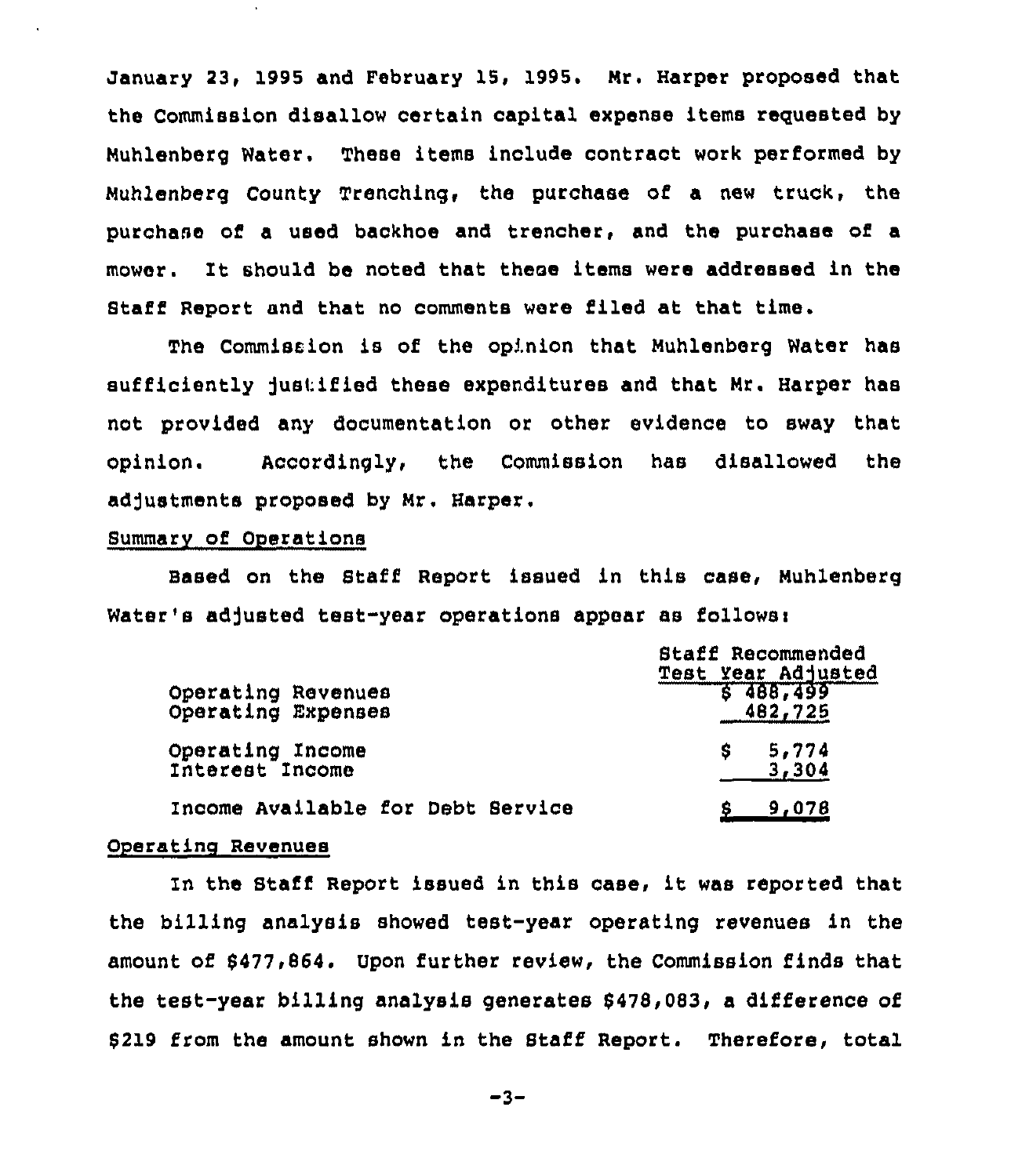test period normalized operating revenue is considered to be \$ 488,718.

#### Operating Expenses

Subseguent to the issuance of the Staff Report, Nuhlenberg Water filed additional information in January and February 1995, which affected rate case expense, depreciation expense and the annual debt service as previously recommended by Staff.<sup>2</sup> The Commission's adjustments with regard to these items are discussed in the following paragraphs.

## Rate Case Expense

Staff recommended that Nuhlenberg Water amortize total rate case expense of \$5,621 over a three-year period, resulting in annual rate case expense of \$1,874. On January 27, 1995, Nuhlenberg Water filed additional invoices which increased total rate case expense to a level of \$6,518. The Commission, therefore, has included annual rate case expense of  $$2,173$ , an increase of \$ 299 over Staff's recommendation.

### Depreciation Expense

Based on Nuhlenberg Water's original proposed construction and capital expenditures and supporting documentation provided, Staff recommended an increase to test year depreciation expense of \$ 19,351. The revised construction and related costs filed subsequent to the Staff Report result in an increase to test year depreciation expense of only  $$13,439$ , calculated as follows:

 $\mathbf{z}$ Appendix <sup>B</sup> to Staff Report dated July 1, 1994.

<sup>3</sup>  $$6,518 + 3 \text{ yrs.} = $2,173$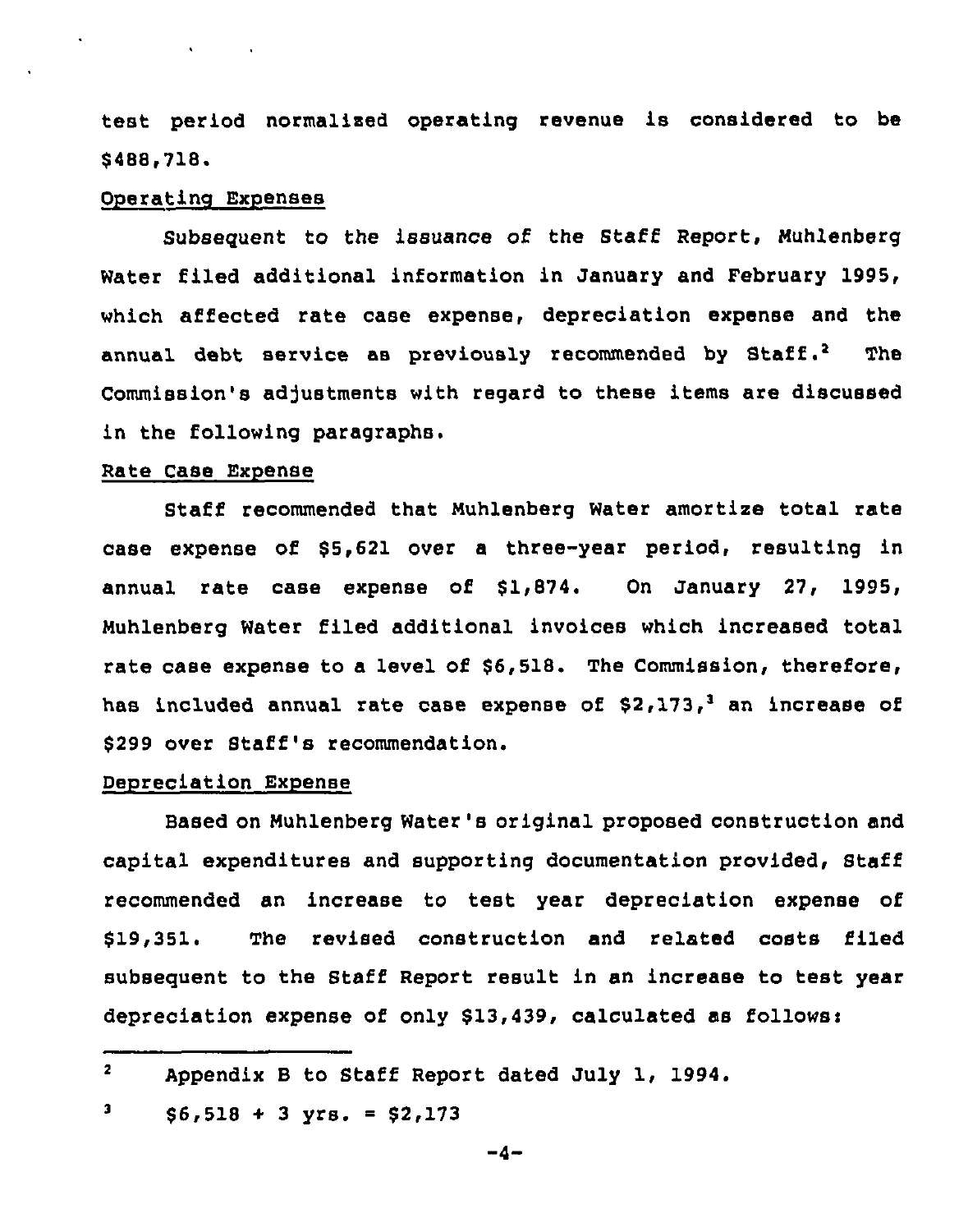| Item No.              | Final Estimated<br>Cost |              |    | Estimated<br>Service Life |                   |      | Annual<br>Depreciation<br>Expense |             |
|-----------------------|-------------------------|--------------|----|---------------------------|-------------------|------|-----------------------------------|-------------|
|                       |                         | 67.533<br>S. |    |                           | $30 \text{ yr}$ . |      |                                   | 2,251       |
| 2                     |                         | 6,400        |    |                           | 10                |      | yrs.                              | 640         |
| 3                     |                         | 19,490       |    |                           |                   |      | 5 угв.                            | 3,898       |
|                       |                         | 8,952        |    |                           | 5.                | yrs. |                                   | 1,790       |
| $\frac{4}{5}$         |                         | 28,000       |    |                           | 7                 |      | yrs.                              | 4,000       |
| 7                     |                         | 25,799       |    |                           | $30$ yrs.         |      |                                   | 860         |
| Total                 |                         | \$156,174    |    |                           |                   |      |                                   | \$13,439    |
| This<br>reflects      | $\bullet$               | decrease     | оf | \$5,912                   | from              |      | Staff's                           | recommended |
| depreciation expense. |                         |              |    |                           |                   |      |                                   |             |

Debt Service Requirement

Nuhlenberg Water originally proposed to finance its system improvements through utility funds on hand and a 8200,000 five-year loan from First National Bank. On February 15, 1995, Nuhlenberg Water revised its proposed loan amount to  $$142,539,$ <sup>4</sup> based on financing the total remaining balance of its system improvements. The Commission has made an additional adjustment to eliminate rate case expenses of 52,850 since this expense has already been addressed. As a result of the Commission's adjustment the total amount to be financed is 6139,689.

Based on borrowing at an interest rate of 6.25 percent, over a period of 48 months, the Commission has calculated a monthly payment of 83,297, or an annual debt service of 839,564. Combined with the existing long-term debt this results in total annual debt service of 588,679.

| 4 | Total Cost of Revised Construction and<br>Capital Expenditures | \$163,424        |
|---|----------------------------------------------------------------|------------------|
|   | Less: Amount Paid in 1994                                      | (20, 885)        |
|   | Remaining Balance to be Financed                               | <u>\$142,539</u> |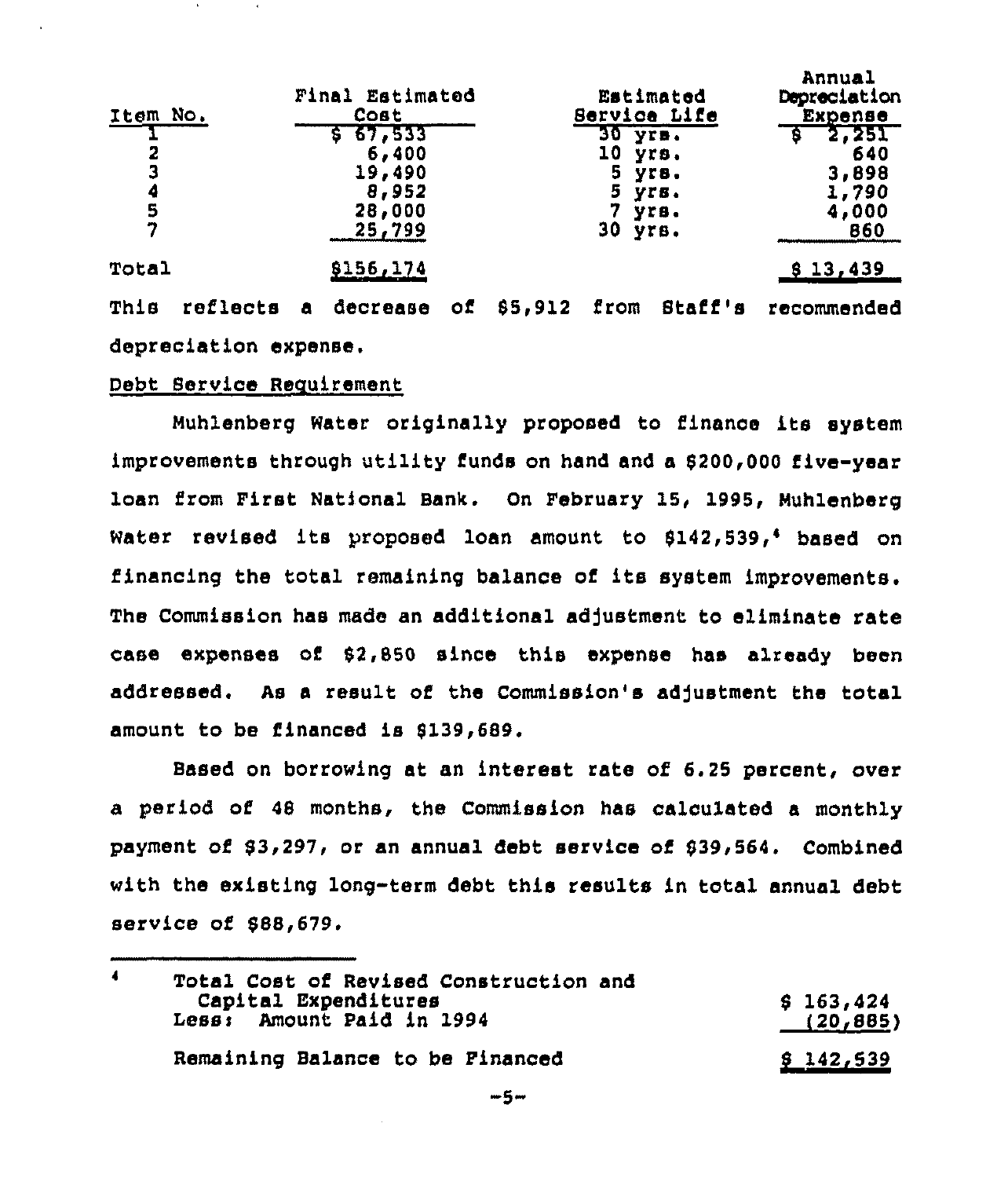### Revenue Reauirements Determination

Based on the aforementioned adjustments the Commission has determined that Nuhlenberg Water should be allowed to increase its annual revenues by \$91,505, calculated as follows:

| Commission Adjusted Operating Expenses<br>Average Annual Debt Service<br>20 Percent DSC     | \$477,112<br>88,679<br>17,736 |
|---------------------------------------------------------------------------------------------|-------------------------------|
| Total Revenue Requirement                                                                   | \$583,527                     |
| Normalized Revenue from Water Sales<br>Less:<br>Other Operating Revenues<br>Interest Income | 478,083<br>10,635<br>3,304    |
| Required Revenue Increase                                                                   | <u>\$91,505</u>               |

The Commission, having reviewed the evidence of record and being otherwise sufficiently advised, finds that:

1, Public convenience and necessity require that the construction proposed be performed and that a Certificate of Public Convenience and Necessity be granted.

2. The recommendations and findings contained in the Staff Report, except where specifically changed in this Order, are supported by the evidence of record, are reasonable, are hereby adopted as the findings of the Commission in this proceeding and are incorporated by reference as if fully set out herein.

3. The proposed construction consists of 10,400 L.F. of 6 and 3-inch diameter pipelines, two hydropneumatic booster pump stations, and related appurtenances. After allowances are made for fees, contingencies, other indirect costs, the total cost of this project is approximately \$163,424.

 $-6-$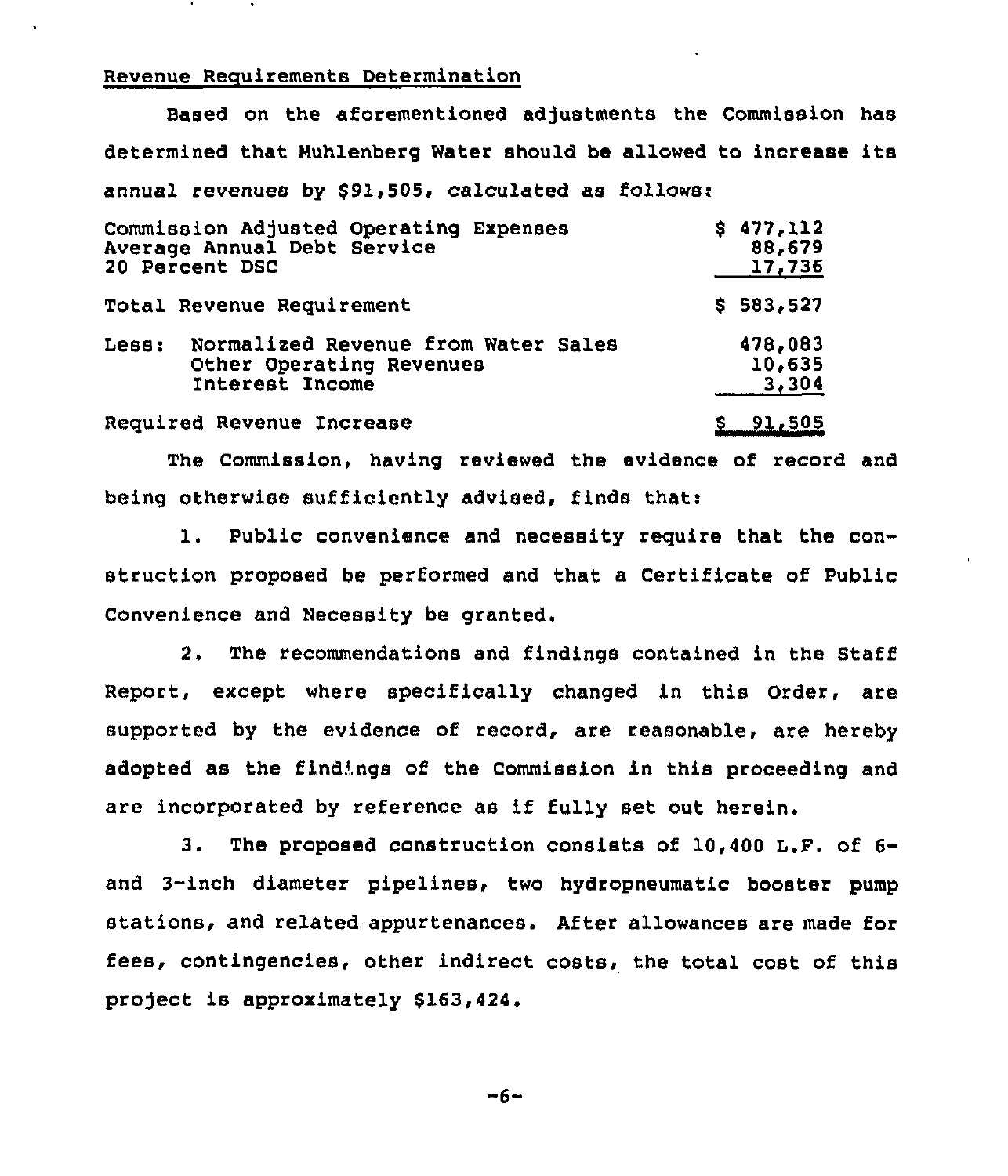4. Nuhlenberg Water should monitor the adequacies of the expanded water distribution system after construction. If the level of service is inadequate or declining or the pressure to any customer is outside the requirements of 80? WAR 5r066, Section 5(1), Nuhlenberg Water should take immediate action to maintain the level of service in conformance with the regulations of the Commission.

5, Nuhlenberg Water should obtain approval from the Commission prior to performing any additional construction not expressly certificated by this Order.

6. Any deviation from the construction approved should be undertaken only with the prior approval of the Commission.

7. Nuhlenberg Water should furnish duly verified documentation of the total costs of this project including the cost of construction and all other capitalised costs (engineering, legal, administrative, etc,) within <sup>60</sup> days of the date that construction is substantially completed. Said construction costs should be classified into appropriate plant accounts in accordance with the Uniform System of Accounts for Water Utilities prescribed by the Commission.

8. Nuhlenberg Water should require construction inspection under the general supervision of a professional engineer with a Kentucky registration in civil or mechanical engineering, to ensure that the construction work is done in accordance with the contract drawings and specifications and in conformance with the best practices of the construction trades involved in the project.

 $-7-$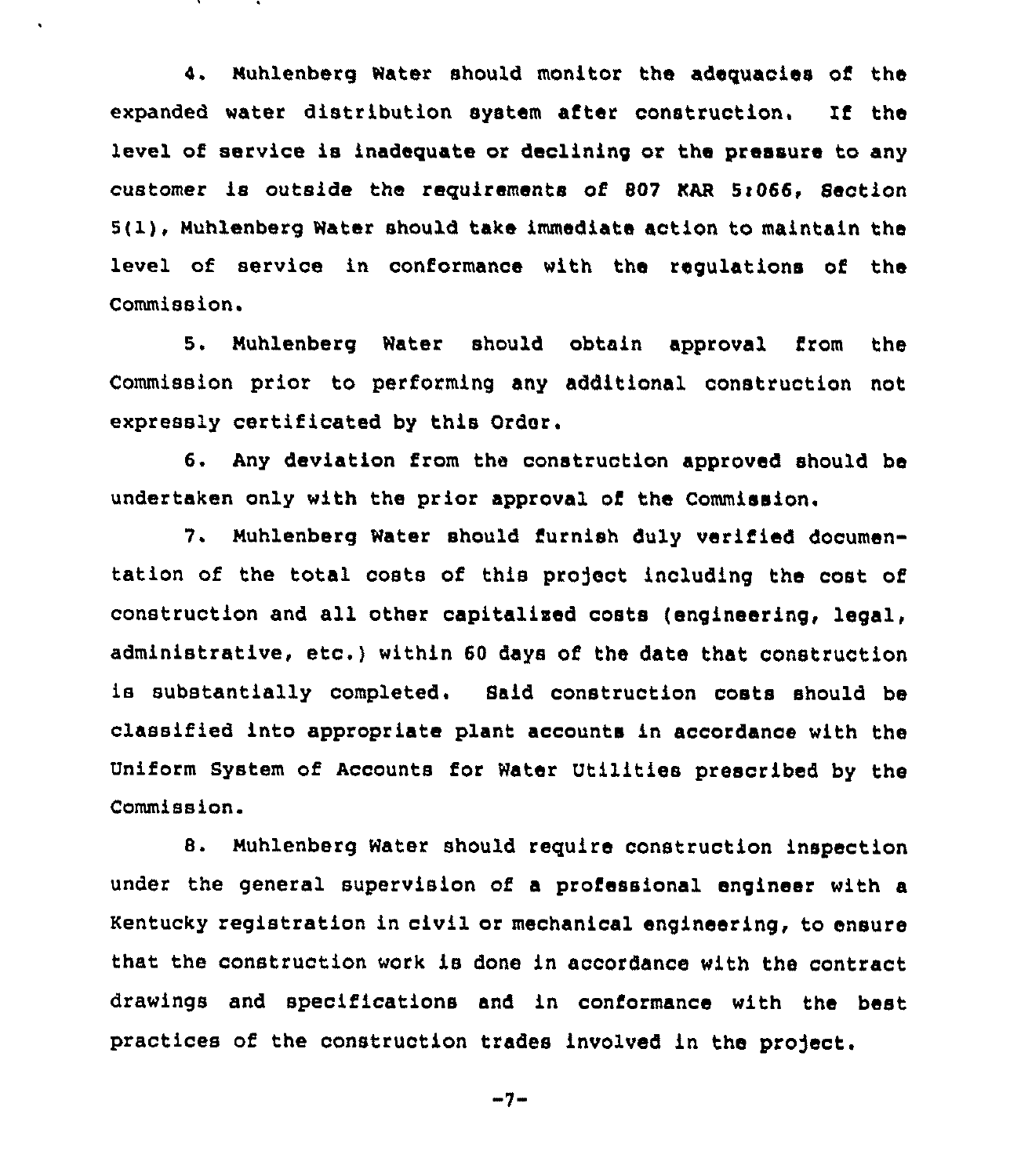9. Muhlenberg Water should require the Engineer to furnish within 60 days of the date of substantial completion of this construction a copy of the "as-built" drawings and a signed statement that the construction has been satisfactorily completed in accordance with the contract plans and specifications.

10. The financing plan originally proposed by Nuhlenberg Water should be denied.

11. <sup>A</sup> financing plan consisting of 8139,689 is for lawful objects within the corporate purpose of its utility operations, is necessary and appropriate for and consistent with the proper performance of the utility's service to the public and will not impair its ability to perform that service, and is reasonably necessary and appropriate for such purpose. This financing plan should, therefore, be approved.

12. The rates proposed by Nuhlenberg Water should be denied.

13. The rates set forth in Appendix A, are the fair, just, and reasonable rates for Nuhlenberg Water, will produce gross annual revenues of \$569,588 and will allow Muhlenberg Water sufficient revenues to meet its operating expenses and service its debt.

IT IS THEREFORE ORDERED that:

 $\bullet$ 

1. Nuhlenberg Water be and it hereby is granted <sup>a</sup> Certificate of public Convenience and Necessity to proceed with the proposed construction project as set forth in the drawings and specifications of record herein for 10,400 I.P of 6- and 3-inch diameter pipelines, two hydropneumatic pump stations and related

-8-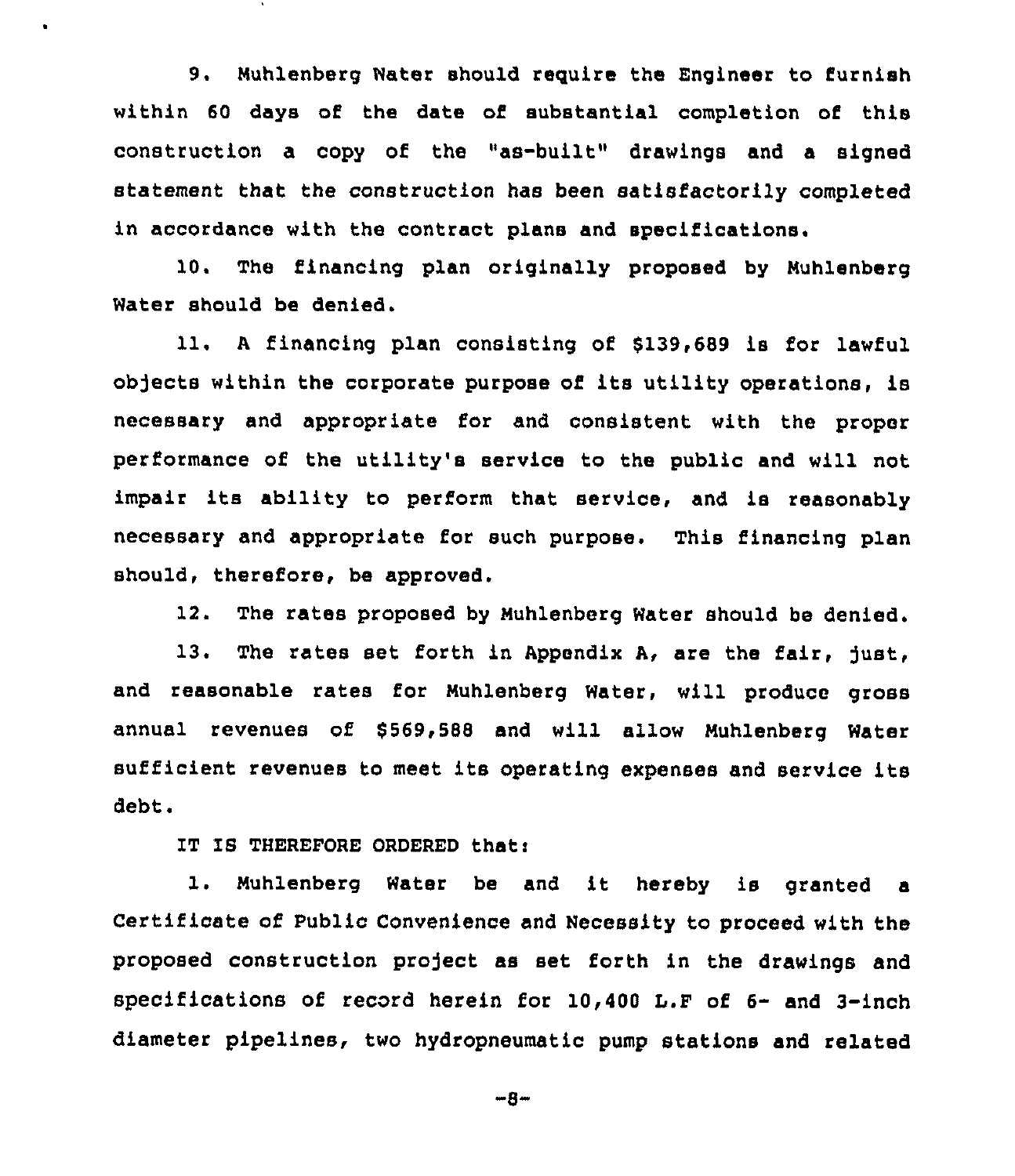appurtenances, on the condition that service levels be monitored and corrective action taken in accordance with Commission regulations.

2. Muhlenberg Water shall comply with all matters set out in Findings 4 through 9 as if the same were individually so ordered.

3. Muhlenberg Water's financing plan consisting of a \$142,539 loan from First National Bank is denied.

4. <sup>A</sup> financing plan consisting of a 6139,689 loan from First National Bank is hereby approved. The financing herein approved shall be used only for the lawful purposes specified in Muhlenberg Water's application.

5. The rates proposed by Muhlenbarg Water in its application are denied.

6. The rates contained in Appendix <sup>A</sup> are approved for service rendered by Muhisnberg Water on and after the date of this Order.

7. Within 30 days of ths date of this Order, Muhlenberg Water shall file with the Commission its revised tariff setting out the rates approved herein.

Done at Frankfort, Kentucky, this 10th day of April, 1995.

PUBLIC SERVICE COMMISSION Ka h Charleman Vice Chairma

Anda K Commissione

ATTEST:

HA Executive Director